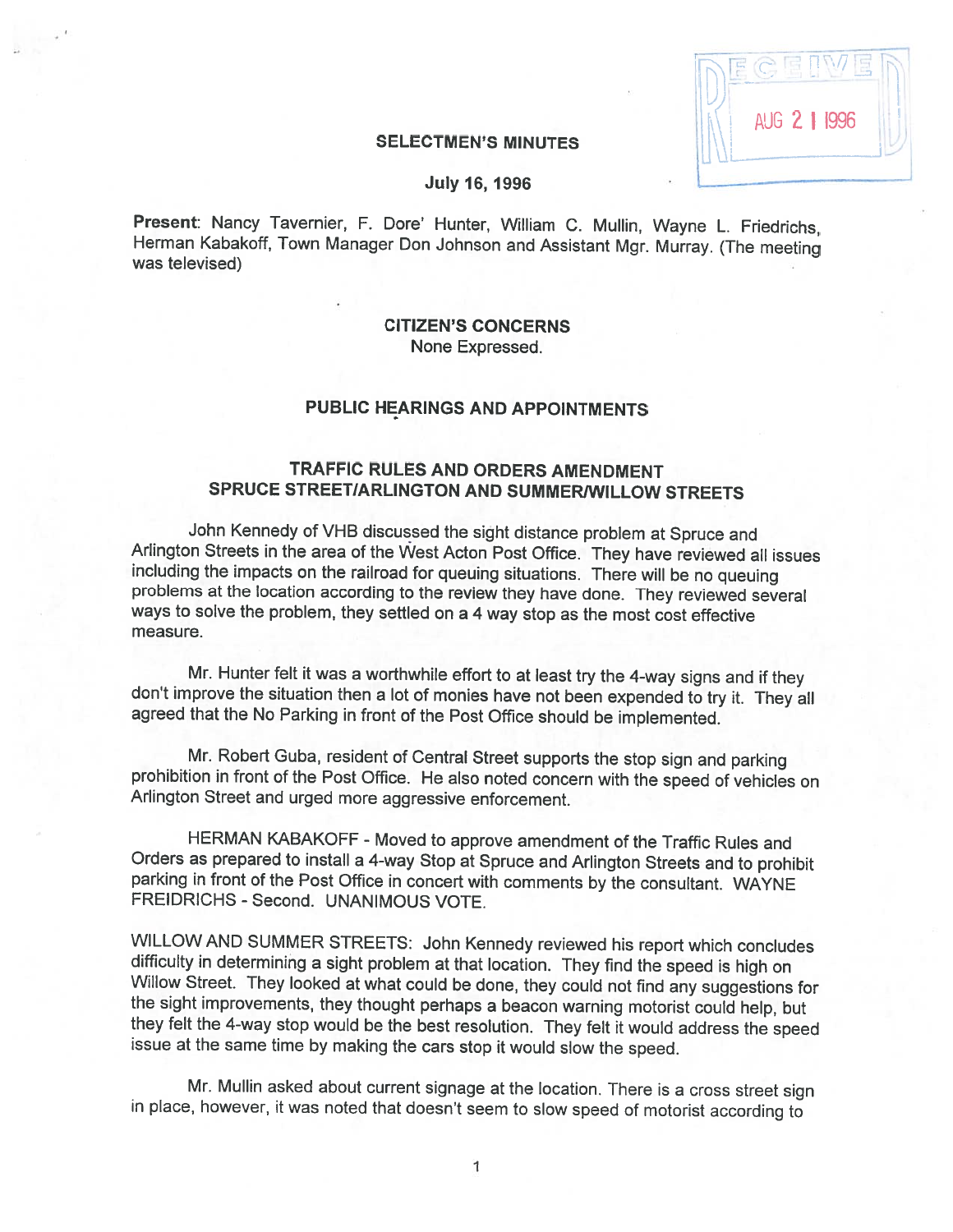Mr. Kennedy. The queuing was addressed and the report indicates <sup>3</sup> cars waiting depending on the traffic flow, or <sup>15</sup> second delay to pass through the intersection. 1,900 cars use this intersection, or <sup>90</sup> per hour.

Mr. Friedrichs noted that the report concludes it will prevent <sup>5</sup> accidents per year and referred to the previously noted experience of the intersection in Newton.

Jeff Carter an abutter to the intersection urged the Board not to install the signs<br>and to do more research, perhaps redesign the intersection. He disagreed with the<br>consultant, he feels there is a sight problem at this lo

Greg Little said he was glad the Town was taking steps to look at this dangerous location. He disagreed with the sight line issues and asked about flashing lights. John Kennedy felt it was not going to help. Mr. Little ask

Selectman Tavernier asked that all comments and suggestions be submitted to the Board to review at <sup>a</sup> later meeting.

Mr. Hunter noted that he himself had an accident with <sup>a</sup> bike at that location, after he had stopped and looked, and felt it would not have happened if it had been <sup>a</sup> 4-way stop.

Mr. Manter said it was a geometric problem, he felt it currently appears as a 90 degree angle but really closer to 60 to 120 degrees and urged the Board to look into reconfiguring the intersection but taking land from Mr.

Joe Collentro noted that people do not stop at the signs already installed and they would go right through the ones installed. He noted that there would be a bigger back-up if made a four way. He suggested the flashing red

Mrs. Riches felt that <sup>a</sup> <sup>4</sup> way stop sign would not work.

Mrs. Tavernier felt that the issues has been heard and that the intersection<br>required additional review before moving forward with any actions. The consultant was<br>asked to review effect of possible aggressive signage, traf

WILLIAM MULLIN - Moved to take under advisement. HERMAN KABAKOFF- Second.<br>UNANIMOUS VOTE.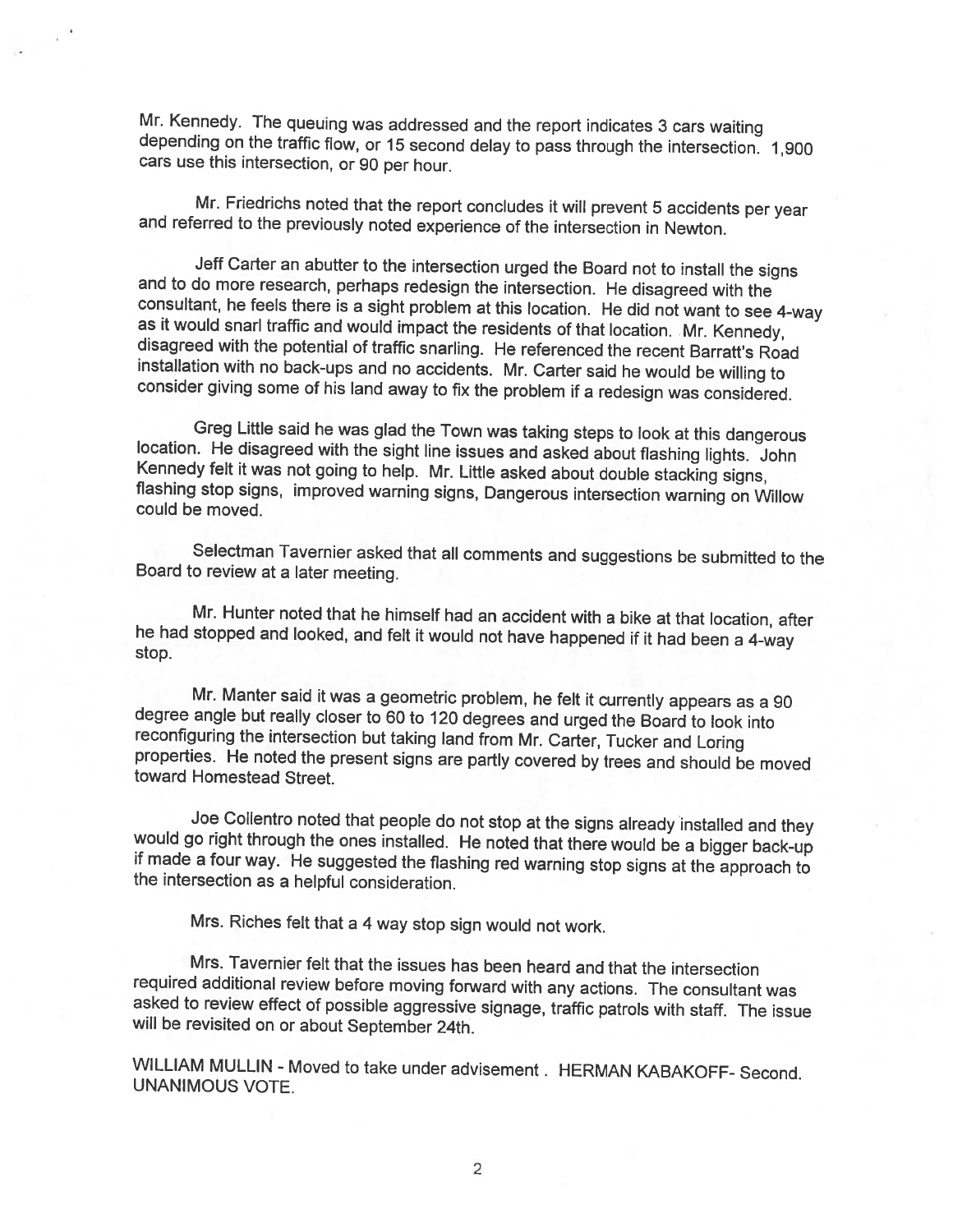## TRAFFIC RULES AND ORDERS AMENDMENT LIBERTY STREET AND STOW STREET

No one was present to make comment from the public. Staff has recommended <sup>a</sup> three way stop at this location, with <sup>a</sup> removal of <sup>a</sup> Yield Sign. WILLIAM MULLIN - Moved to amend the Traffic Rules and Orders as prepared by removal of the existing Yield Sign and installation of <sup>a</sup> Stop Sign at Liberty Street. DORE' HUNTER -Second. UNANIMOUS VOTE.

## TITAN AUTOMOTIVE - 140 GREAT ROAD CLASS II LICENSE

Mr. D'Agostine representing his client appeared before the Board for the Class II Application for Titan Automotive. His clients propose to operate the business in the same manner as the current Mirak Rental Company. HERMAN KABAKOFF - Moved to Approve the Class II License Application for Titan Automotive CO. -DORE' HUNTER - Second. UNANIMOUS VOTE.

## CABLEVISION TRANSFER OF LICENSE

Mr. Peter Atherton and Joe Magno of Cablevision were present to answer any questions the Board had on the transfer before them. They noted it was <sup>a</sup> Stock Transfer and would have no outward effect of subscribers.

Sharon Ingraham of the Cable Television Committee stated she had reviewed the transfer documents and had no problem, her review revealed no change.

DORE' HUNTER - Moved to approve the Transfer of Stock Transaction as presented by Cablevision-A/Russell. WAYNE FREIDRICHS - Second. UNANIMOUS VOTE.

## TRANSFER OF BEER AND WINE LIQUOR LICENSE DONELAN'S SUPERMARKET - 24\$ GREAT ROAD

The Board reviewed Mr. Donelan's application and supporting materials. They noted that the paperwork was outstanding. Mr. Friedrich's asked about the current location and reason for relocation. Mr. Donelan felt that the new location would be better for business and looked forward to the move. He will be retaining the current Liquor Manager employed by Triple A and has no plans of changing the way the liquor end of the business is operated.

The Board noted Triple A's fine reputation and thanked them for the many years of good working relationship with the community.

WILLIAM MULLIN - Moved to approve the Transfer of the Liquor License from Triple <sup>A</sup> Market to Donelan's Supermarkets, Inc.. DORE' HUNTER - Second. UNANIMOUS VOTE.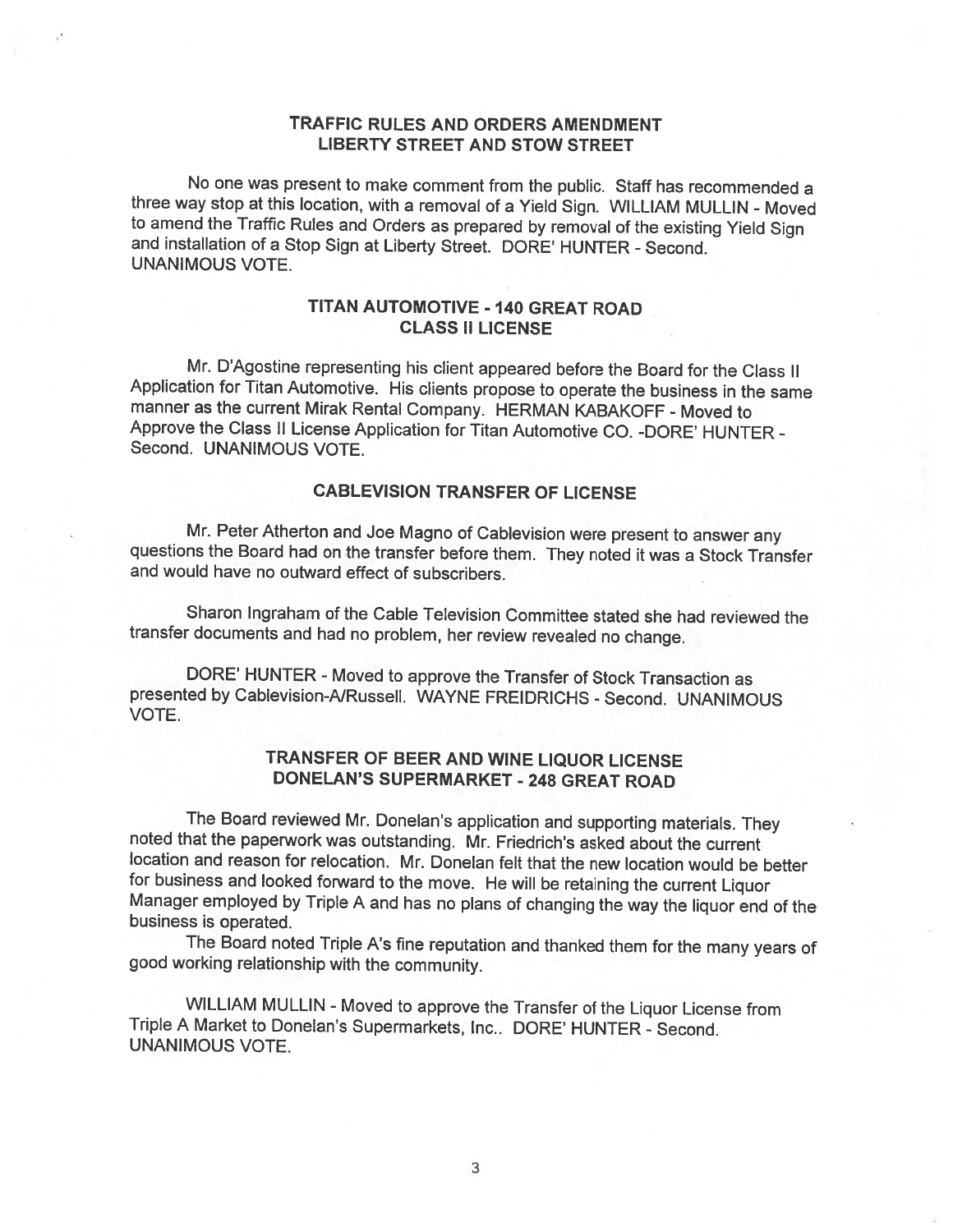## SELECTMEN'S BUSINESS

## FEE WAVIER REQUEST - SCHOOL DEPARTMENT

WILLIAM MULLIN - Moved to deny the Regional School Fee Waiver portion of Board of Health Permit fees. DORE' HUNTER - Second. UNANIMOUS.

Mr. Mullin asked that <sup>a</sup> copy of the policy be forwarded to the Superintendent's office. Bill noted what is the context of the request for \$30.00 waiver when there is <sup>a</sup> balance in the schools accounts. Nancy Tavernier noted that fees from inspections are in the revolving funds for town departments operations.

## TOWN MANAGER'S CONTRACT

WILLIAM MULLIN - Moved to approve the performance Salary increment of 4%. DORE HUNTER - SECOND. UNANIMOUS VOTE.

The Board noted that they will be reviewing Long Term Disability in the upcoming year as well as Severance Pay and life insurance amounts to bring the contract more in line with standard business practices as noted by comment from the Personnel Board.

Nancy urged the Town Manager to learn to say no to some requests, even those from the Board.

Herman would like to make an observation about severability clause being too generous. He would like to see that addressed and revised in light of comments by the Personnel Board.

Dore' noted the original clause was added in lieu of LTD, and to protect the Town Manager's status as he had been <sup>a</sup> long time employee. Dore' questioned what was being <sup>g</sup>iven to the other employees for Merit. Don replied anywhere from <sup>1</sup> to <sup>2</sup> 1/2 percent is what he had been awarding. DORE' HUNTER - Moved to approve <sup>a</sup> one time <sup>2</sup> percent Merit Bonus to Don for his exemplary performance. WILLIAM MULLIN - Second. UNANIMOUS VOTE.

Wayne noted he felt that 2 percent was modest in light of his performance.<br>Herman asked if the money was budgeted or would another employee loose by the granting of these monies. John Murray said no one would have to give up monies to award this One-time bonus with equates to around \$1,900.

Bill noted that he did not realize when he prepared the review and asked for 4% that that was what the organization was <sup>g</sup>iven for COLA and feels that Don deserves the bonus. Nancy noted that he deserves the raise and agreed with Wayne that it was modest.

WILLIAM MULLIN - Moved to approve the contract and extension to June 30, 1999. DORE' HUNTER -Second. UNANIMOUS VOTE. It was noted that the Board will be looking into LTD and Life Insurance issues in the next cycle of the contract.

4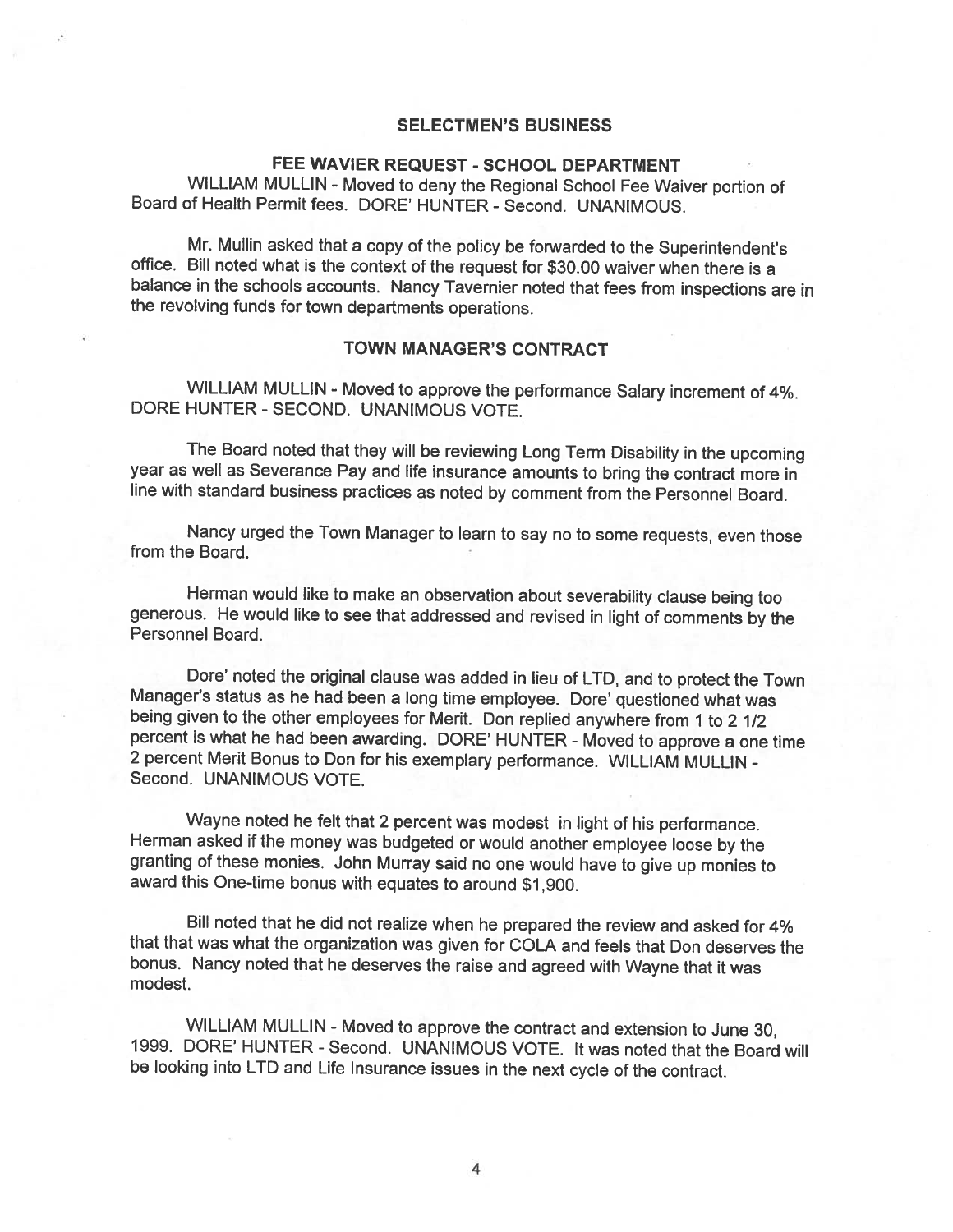## REX LUMBER AGREEMENT

WILLIAM MULLIN - Moved to sign the agreement with Rex Lumber as negotiated by the Town, Rex and Mr. Redman. HERMAN KABAKOFF - Second. UNANIMOUS VOTE.

Bill noted that Don's outstanding work of this project was appreciated. He was <sup>a</sup> calming negotiator and saved the Town <sup>a</sup> lot of money.

DAVIS ROAD -John Murray presented the "Mock Check" for the long outstanding back tax issue in the amount of \$31 1,000. Staff was thanked for their part in securing this payment.

SCHOOL SPACE STUDY: Mr. Hunter updated the Board on his work with the Space Study Committee and the issues around the Arlington Street property. That is no longer <sup>a</sup> viable site. He said all in all the Committee has made <sup>a</sup> good beginning.

NESWC FUND BUDGET OVERVIEW- Mr. Mullin and Mr. Friedrichs presented <sup>a</sup> memo expressing Fund Balance Assumptions. These recommendations reflect current assumption and the volatility in the analysis is shown in the paperwork. They decided first to present separate recommendations for the fund balance at budget time, and at the next meeting after the Town Manager presents his proposed budget to BOS they look at it again. It was too hard to figure out is the conclusion they both mutually agreed on. The appropriate level of Fund Balance is <sup>a</sup> very difficult issue to determine. Wayne was now concerned they need <sup>a</sup> Fund Balance and the amount needs to be discussed at ALG meeting, a I.5 million item is not out of line and could easily justify more in the Fund Balance. Bill felt another session with the School, Fincom NOT in Executive Session to get more info out to everyone would be worthwhile.

WILLIAM MULLIN - Moved to adopt the Recommendations as outlined in the Memo. DORE' HUNTER - Second - UNANIMOUS VOTE.

Herman felt it was boiling down to <sup>a</sup> political issue, more than just <sup>a</sup> financial analysis and has struggled with the issue since becoming <sup>a</sup> Selectmen. He endorses the study, feels it was well done and Board needs to make political decisions and find most palatable way to do so.

WETHERBEE STREET - Mr. MuIlin inquired about the status of Weatherbee Street Bridge project. Don has information that work should begin again next week.

ADULT ZONING -The Manager asked for Board direction about the recent Attorney General's decision. He asked if we should be backing off or should be pressing it since counsel feels he has overstepped his authority.<br>DORE' HUNTER - Moved to direct the Town Manager to pursue all appropriate

legal action but to check back before filing and to have counsel provide a budget before proceeding. WILLIAM MULLIN - Second. UNANIMOUS VOTE.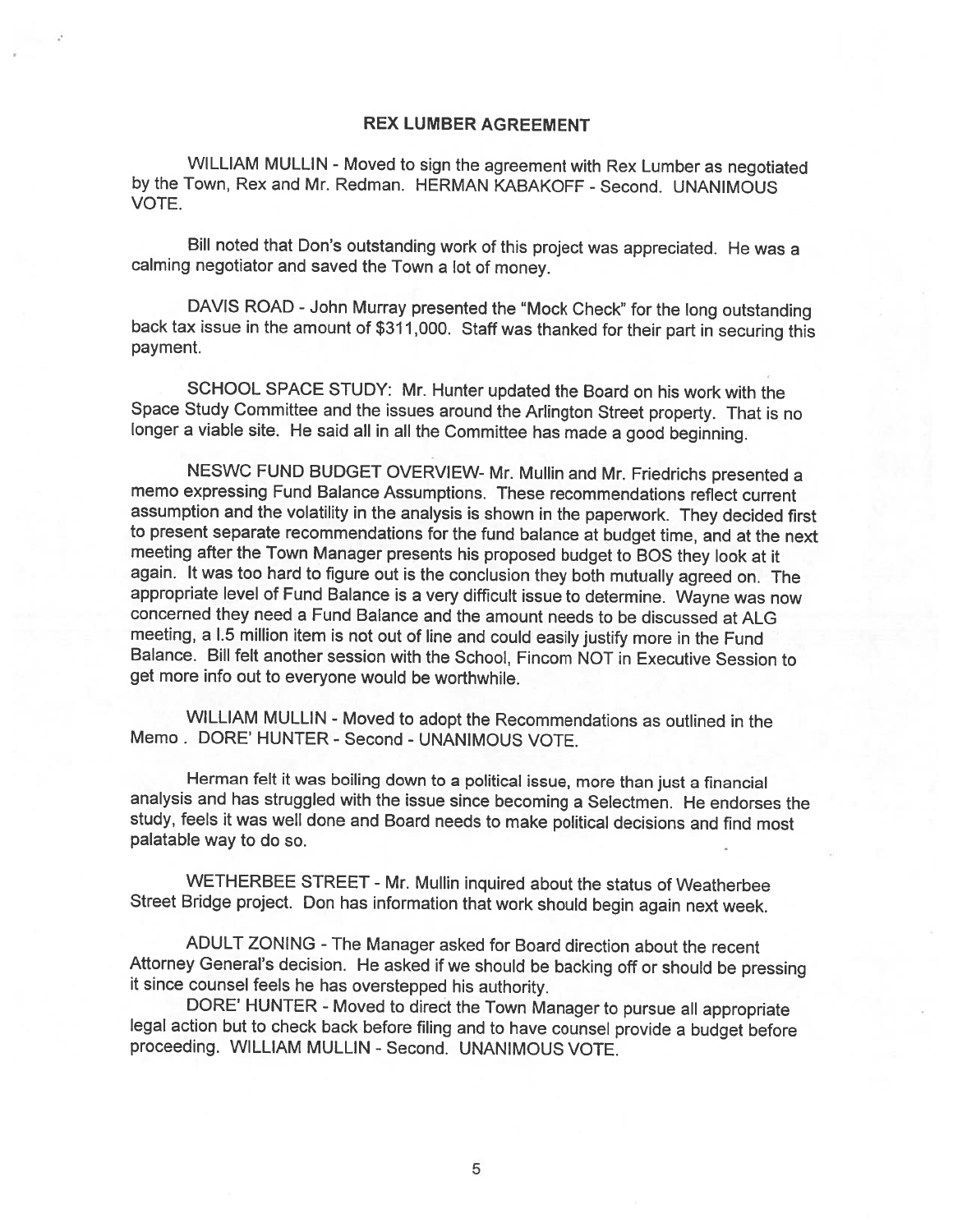FIRE STATION ROOFS - Don updated the Board. All bids were received over the appropriation. He will be talking with Dean and the consultant to see how they developed the original price guidelines and why bids received were so far off.

Chairman Tavernier noted the great success Richard Howe had with reaching the required tonnage at NESWC. She commended him for his continued fine work in monitoring the trash situation which takes considerable time and energies.

<sup>A</sup> public notice was made that Nynex will be switching off the <sup>p</sup>hones in Acton on July <sup>19</sup> and the <sup>p</sup>hones will be down for five minutes around midnight.

## CONSENT AGENDA

DORE' HUNTER - Moved to Approve as printed. WAYNE FRIEDRICHS - Second. UNANIMOUS VOTE

## TOWN MANAGER'S REPORT

REVENUE PROJECTIONS - FY96 \$150,000 shortage in revenue will be covered by<br>turnbacks. 1997 Cherry sheets have offset, Mr. Mullin felt the issue should be discussed<br>at ALG meeting regarding municipal turn backs and the adju be made to reflect the Aid and shortages of revenue predicted. He felt we should find out what they <sup>p</sup>lan to do with excess funds they received. Mr. Mullin noted he was waiting until Spring to see how to use Free Cash.

## EXECUTIVE SESSION

WAYNE FRIEDRICHS - Moved to adjourn into Executive Session for the purpose of discussing Real Property- HUNTER - Second. UNANIMOUS VOTE. Roll Call taken by Clerk, All Ayes.

The Board adjourned at 10:30 P.M.

.'----

.hristine M Recording Secty. JULY16,1996.DOC

Clerk <u>20 /9 b</u>

<u>n Date</u>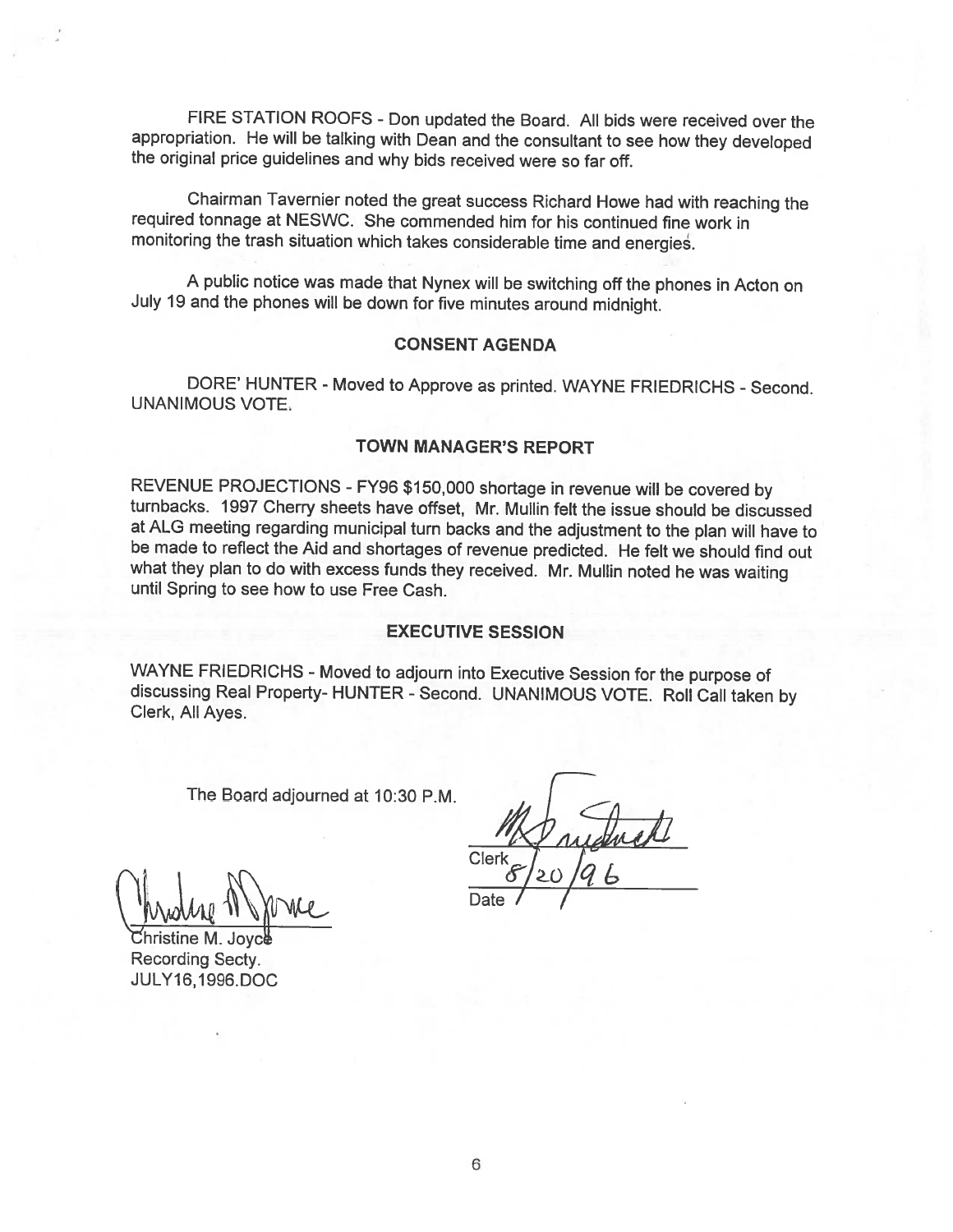July 12, 1996

TO Board of Selectmen

FROM: Nancy E. Tavernier, Chairman

SUBJECT: Selectmen's Report

# Revised

# AGENDA Room 204 JULY 16, 1996

## I. CITIZEN'S CONCERNS

- II. PUBLIC HEARINGS & APPOINTMENTS
- 1. 7:35 TRAFFIC RULES AND ORDERS AMENDMENT: SPRUCE ST./ARLINGTON<br>and SUMMER/WILLOW STREETS- Enclosed please find the public hearing notice and staff comment regarding the proposed amendment to the Traffic Rules and Order for the installation of Stop Signs at the above intersections for Board review and action.
- 2. 7:40 TRAFFIC RULES AND ORDERS AMENDMENT: LIBERTY ST. AND STOW STREET: Enclosed <sup>p</sup>lease find the public hearing notice and staff comment regarding the proposed amendment to the Traffic Rules and Order for the installation of <sup>a</sup> Stop Sign at the above intersection for Board review and action.
- 3. 7:45 KEVIN SWEENEY- Mr. Sweeney will be making <sup>a</sup> presentation of the Mill Corner monies for Board acceptance. (Mr. Sweeney will be unable to attend)
- 4. 8:15 CLASS II LICENSE, 140 GREAT ROAD TITAN AUTOMOTIVE Enclosed <sup>p</sup>lease find application and staff comment regarding Titan Automotive Class II License request for Board action.
- 5. 8:30 PUBLIC HEARING CABLEVISION Enclosed please find materials required for the Application to Transfer the license under Mass Cable Television Regulation(207/CMR Section 4.00) for public hearing before the Board. Representatives from Cablevision and Acton's Cable Television Committee will be present to answer questions.
- 6.. 9:00 TRANSFER OF LICENSE -TRIPLE <sup>A</sup> MARKET, <sup>248</sup> GREAT ROAD -Enclosed <sup>p</sup>lease find application and proposed liquor handling policies as well as staff Triple A Markets to Donelan's Supermarket for Board review and action. Note this is not <sup>a</sup> location change, Donelan's will be occupying the same retail space as occupied by Triple <sup>A</sup> Markets.